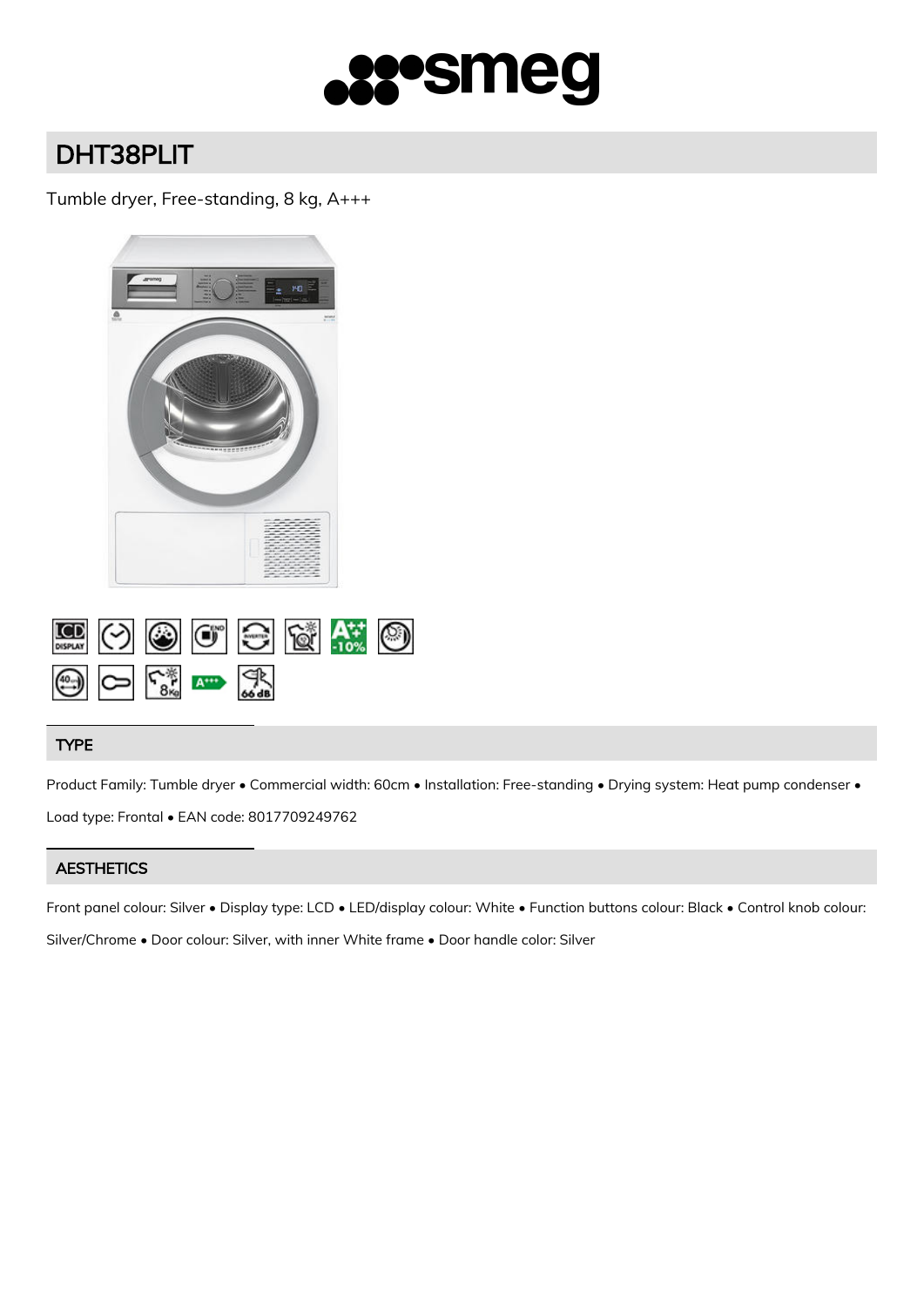#### PROGRAMME / FUNCTIONS

Controls: Electronics • No. of programmes: 16 • Programmes in time order: Cotone Pronto Stiro, Cotone Asciutto Armadio, Cotone Extra Asciutto, Sintetici Pronto Stiro, Sintetici Asciutto Armadio, Mix, Refresh, Camicie 30 min, Programmi a Tempo, Delicati, Baby, Notte, WollProtect, Rapido 49 min, Quotidiano, Jeans • Programmes: Cotton Iron Dry, Cotton Extra Dry, Synthetic Iron Dry, Synthetic Cupboard Dry, Delicates, Refresh, Baby, Daily, Cotton Cupboard Dry, Quick 49 min, Jeans, Mix, Shirts 30 min, Timed Programmes, Night, Wool • Display: Delay start, Residual time indicator, Visualisation of the selected options • Delay timer option: Up to 24 hours • Option drying level: Yes • Option Time Programmes: Yes • Acoustic signal off option: Yes • Programme progress indicator: Yes • End of cycle indicator: Yes • Clean filter indicator: Yes • Condenser container full indicator: Yes

#### TECHNICAL FEATURES

Type of motor: Brushless/Inverter • Functioning: Electronic control • Humidity sensor: Yes • Real consumption: 10% less energy than A+++ class • Time drying selection: From 10 to 160 min • Dying temperature regulation: Yes • Cooling down phase: Yes • Anti-iron phase: Yes • Alternate drum rotation: Yes • Internal light: Yes • Condenser filter: Yes • Fluff filter: Yes • Drum material: Stainless steel • Drum volume: 118 l • Transparent door: Yes • Door size: 40 cm • Max. door opening angle: 178 ° • Door hinges: Right • Reversible door: Yes • Child lock (programme set lock): Yes • Water condenser position: At the top • Type of cooling gas: R134a • Heating pump system: Yes • Condenser water drain hose: Yes • Column installation, with compatible washingmachine: With stacking kit, available as optional accessory

#### PERFORMANCE / ENERGY LABEL

Type of dryer: Heat pump • Type (automatic or non automatic): Automatic • Load capacity (cotton): 8 kg • Energy efficiency class: A+++ • Condensation efficiency class: A • Annual energy consumption: 159 KWh • Energy consumption of the standard cotton programme at full load: 1.29 KWh • Energy consumption of the standard cotton programme at partial load: 0.73 KWh • Power consumption of the off-mode for the standard cotton programme at full load: 0.4 W • Power consumption of the left-on mode for the standard cotton programme at full load: 1.0 W . The duration of the left on mode: 30 min . Standard cotton programme: Yes • Time of the standard cotton program at full load: 185 min • Time of the standard cotton program at partial load: 115 min • Weighted programme time of the standard cotton programme at full and partial load: 145 min • Average condensation efficiency of the standard cotton programme at full load: 91 % • Average condensation efficiency of the standard cotton programme at partial load: 91 % • Average condensation efficiency of the standard cotton programme at full and partial load: 91 % • Noise level for the standard cotton programme at full load: 66 dB(A) re 1pW

#### ELECTRICAL CONNECTION

Connected power: 800 W • Voltage (V): 230-240 V • Frequency (Hz): 50 Hz • Power supply cable length: 150 cm

#### ALSO AVAILABLE